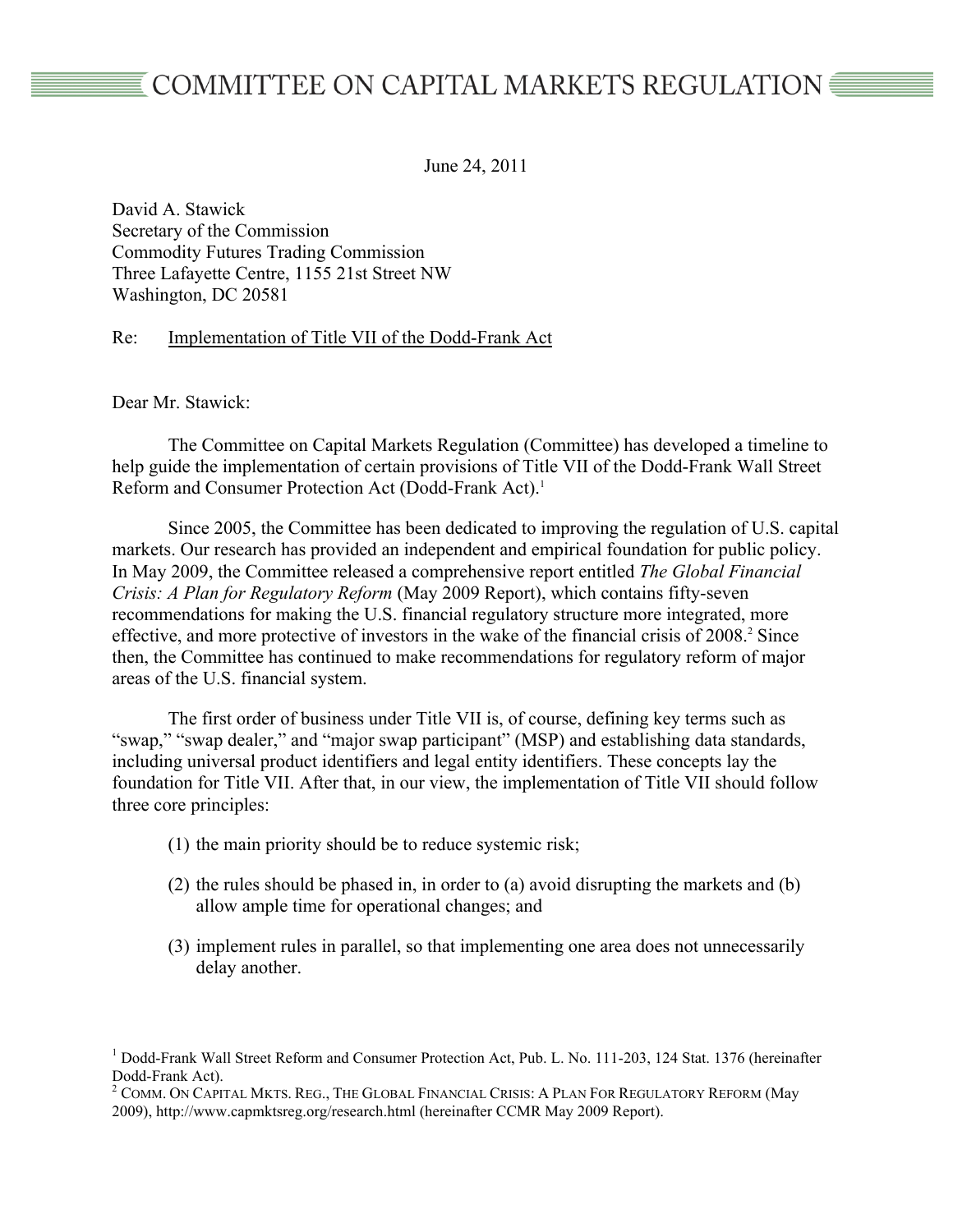With these goals in mind, we think the first objective should be to establish central clearing for the most liquid, standardized products, which are already being cleared to some extent and for which necessary data and operational systems are already available. Doing so would significantly reduce systemic risk, satisfying the first objective. Swaps for which operational changes are necessary or which are not widely cleared should be mandated later, both to allow time to build clearing and to give the CFTC the opportunity to evaluate whether these swaps meet the mandatory clearing criteria. In order to begin mandatory central clearing, the CFTC first needs to finalize the rules for clearinghouses, including margin, governance, financial resources, and conflicts of interest. This will enable clearinghouses to be in compliance before mandatory clearing begins. Next, the CFTC should publish the initial product set for mandatory clearing, which should include the most standardized and liquid products, *e.g.*, interest rate swaps that are currently widely cleared. The end-user exemption should also be finalized at this time so companies know in advance who will be subject to the mandatory clearing requirement. After these rules are in place, there should be a brief period of voluntary clearing of the initial product set, followed by mandatory clearing.

The next priority should be implementing the first steps of regulatory and public data reporting. This will contribute to satisfying one of the Dodd-Frank Act's stated goals of increasing transparency, and also give regulators the information necessary to determine how far to expand mandatory clearing and implement other provisions of Title VII. These first steps should include reporting to swap data repositories (SDRs) and regulators, as well as public endof-day price reporting, but not yet the real-time public reporting framework, which would be new and require significant operational changes. Consistent with our third principle, the Commission should start to implement data reporting in parallel with central clearing, particularly since there are currently operational data repositories for some swaps. In addition, the Commission should use the data it collects to continue the process of expanding the scope of products that must be centrally cleared. The data reporting process should begin with establishing SDRs by asset class, and then begin reporting swap transactions to SDRs and to regulators. That should be phased in by asset classes, frequency of reporting (beginning with daily), and also by the items required to be reported (starting with trades, then scaling to all information including lifecycle events).

Next, we think the Commission should implement the rules concerning swap dealers and MSPs, including registration, capital and margin requirements for uncleared swaps, and business conduct standards. These rules will reduce risk but we think they are secondary to beginning the process of central clearing.

The next phase should focus on trading, which includes establishing and requiring the use of Swap Execution Facilities (SEFs) and determining the block trading thresholds, which should be set low at first in order to avoid disruption. These processes will also help facilitate real-time reporting. The Commission can also finalize the segregation requirements for uncleared swaps, further reducing risk.

At this point, once the foundation has been laid, the Commission should fulfill the full transparency mandate by beginning real-time public reporting. It should then implement the other elements of Title VII, including rules on topics such as position limits, portfolio compression, and the swap push-out.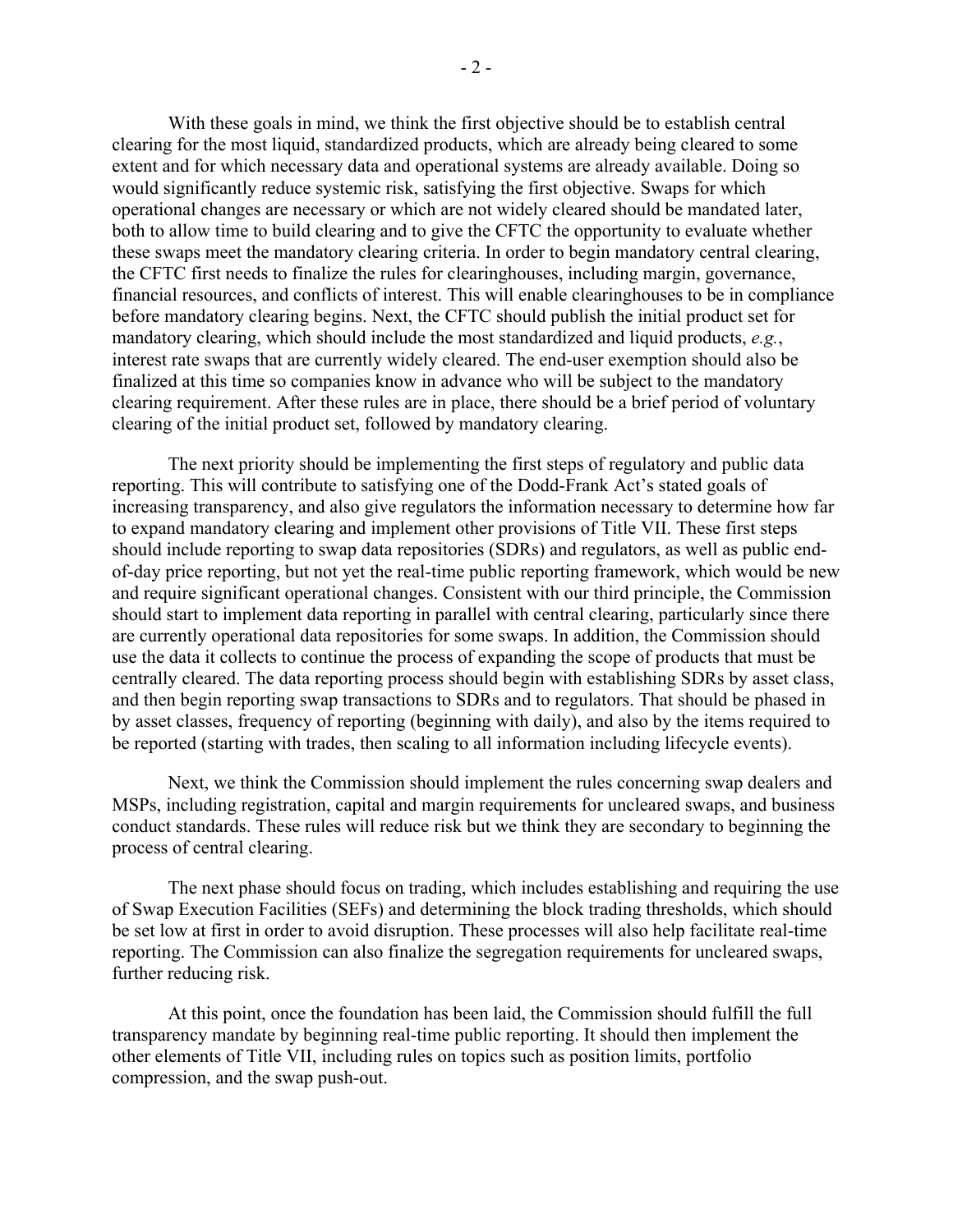The Appendix on the following page adds detail to this framework.

Thank you for considering our comments. Please do not hesitate to contact us at (617) 384-5364 if we can be of any further assistance.

Respectfully submitted,

Robert Glenn Hubbard

R. Glenn Hubbard CO-CHAIR

John L. Thornton

 $411$ 

CO-CHAIR

Hal S. Scott DIRECTOR